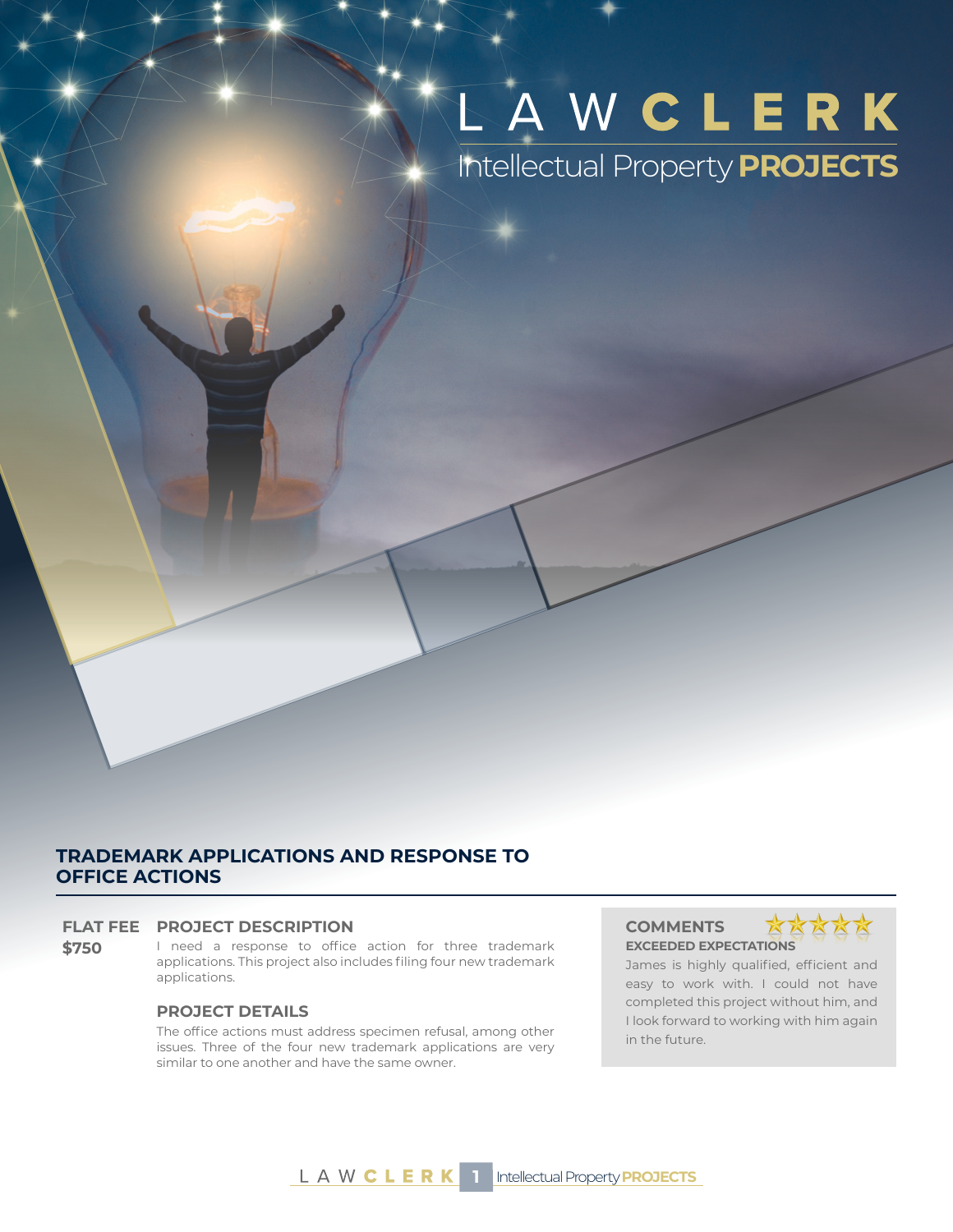# **RESEARCH OUTLINE - RESPONSE TO OFFICE ACTION FOR LIKELIHOOD OF CONFUSION**

### **FLAT FEE PROJECT DESCRIPTION COMMENTS**

**\$490** Please create an outline covering relevant legal research in support of substantive arguments to overcome USPTO refusal based on likelihood of confusion under Section 2(d) of the Trademark Act. This will require careful legal research of TTAB/Fed caselaw and should include citations and quotations from relevant TTAB/Fed Ct decisions.

# **PROJECT DETAILS**

The application and Official Communications will be provided upon hiring.

**EXCEEDED EXPECTATIONS**

Ryan delivered great work and was easy to work with. I will definitely assign more projects to him going forward.

# **PURCHASE AND SALE AGREEMENT AND TRANSFER DOCS**

# **FLAT FEE PROJECT DESCRIPTION COMMENTS**

\$5,000 I need a purchase and sale agreement, as well as all related transfer documents, which should be exhibits to the purchase and sale agreement for the sale of: (i) an e-commerce retailer's assets (accounts receivable, inventory, customer list, equipment, IP, and related assets) to a newly formed OpCp; and (ii) certain litigation claims to a newly formed LitCo. The transfer will be free and clear of all liens, claims, and encumbrances pursuant to Section 363 of the bankruptcy code. I can provide the language for the transfer free and clear of all liens, claims, an encumbrances under the bankruptcy code.

## **PROJECT DETAILS**

This is a somewhat complicated transaction and requires someone experienced with drafting agreements for the purchase and sale of operating businesses. The purchase price is \$4.95M.

**EXCEEDED EXPECTATIONS**



Frank provided an excellent purchase and sale agreement for a complicated transaction and was a pleasure to work with.

# **COPYRIGHT DAMAGES MEMO & DEMAND LETTER**

#### **FLAT FEE PROJECT DESCRIPTION COMMENTS**

**\$600** I need a memo and a demand letter. The memo will detail the method of calculating copyright damages where the infringer has conceded liability and will include a recommendation on the amount of damages based on the facts (to be shared upon hiring). The demand letter will be a persuasive response to a low ball settlement offer on damages.

# **PROJECT DETAILS**

I will provide a detailed chronology of the facts. I am looking for an attorney with a strong background in copyright damages. Do you have this direct experience? Please leave your answer in the comments.

# **EXCEEDED EXPECTATIONS**



We could not be more pleased. We gave Alex a challenging, highly technical assignment, requiring both a memo and a demand letter. Alex's work was excellent: thorough, very well written, well-researched, supported by ample pertinent case law, persuasive and timely. We highly recommend Alex and will be quick to hire him again for similar needs.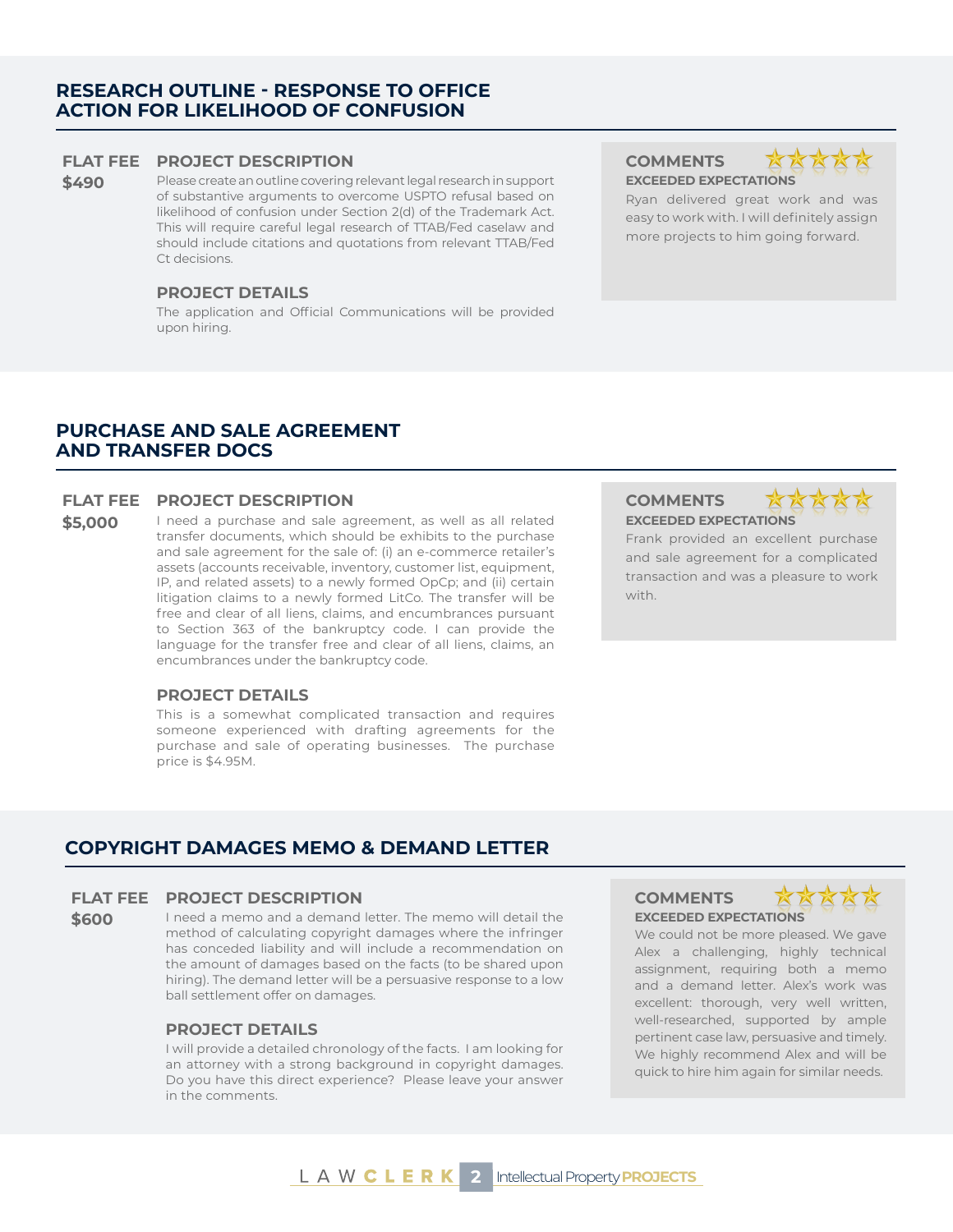# **SOFTWARE SUBSCRIPTION AGREEMENT AND ORDER FORM**

# **FLAT FEE PROJECT DESCRIPTION COMMENTS**

**\$750** 1. Draft a software license/subscription agreement with a separate order form. This document will be formatted for in-person sales (not online T&C), and will include user support/maintenance. 2. Suggest any other relevant documentation, such as website T&C (this will become a separate follow-up project).

#### **PROJECT DETAILS**

I have provided correspondence between the client and the firm, however more questions may need to be addressed/clarified. I am providing templates from Lexis, although I am open to other formats, and have not reviewed the templates for relevance or completeness.

**EXCEEDED EXPECTATIONS**



Kim's work was exactly what I needed, and she was so helpful with revisions as well.

# **PATENT APPLICATION**

# **FLAT FEE PROJECT DESCRIPTION COMMENTS**

**\$500** I have a patent application that I need submitted. Claims have been drafted and drawings have been created. I need someone to submit the application to the USPTO website. A provisional application was already filed.

#### **PROJECT DETAILS**

I am looking for a patent attorney or a patent agent who can file the application. A review of the materials is necessary and of course if there are blatant claims that would cause the patent not to be granted much obliged to point that out.

**EXCEEDED EXPECTATIONS**



Very knowledgeable and resourceful with great integrity about his work and the subject matter.

# **TTACB OPPOSITION BRIEF**

### **FLAT FEE PROJECT DESCRIPTION COMMENTS**

**\$200** I need an opposition brief completed with a quick turnaround. This will be an ongoing project. Thus, the person that handles this and does a good job, will likely handle other aspects of the assignment as well.

### **PROJECT DETAILS**

This is an opposition brief. A trademark application was filed and we opposed the application. Now, we need to file the opposition brief with the TTAB. Specifically, the main argument against the pending trademark is that it will cause irreparable harm to preexisting common law rights of a trademark, which was used before the infringing mark was filed.

# **EXCEEDED EXPECTATIONS**



Hannah was easy to work with, prompt, and was able to get the assignment completed on deadline. She communicates well and I would recommend her!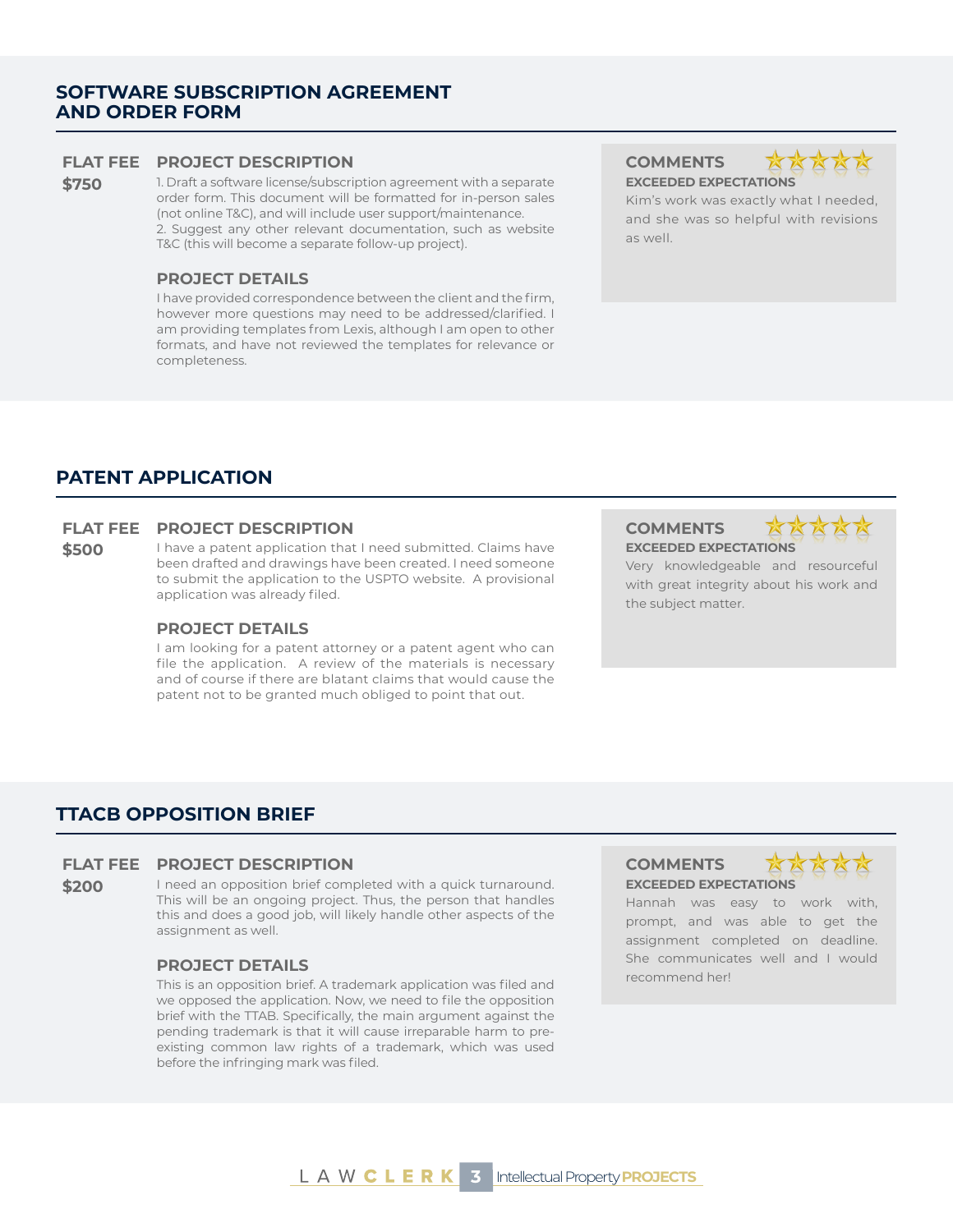# **PATENT INFRINGEMENT DRAFT CEASE & DESIST LETTER**

### **FLAT FEE PROJECT DESCRIPTION COMMENTS**

**\$312** Draft cease and desist letter concerning potential patent infringement.

Client has a pending provisional patent application with USPTO. Client has become aware of another company based in Colorado that is selling a cheaper version of an identical product.

**EXCEEDED EXPECTATIONS**



Rob does excellent IP work and he's helped me tremendously on a range of **PROJECT DETAILS** different matters. Definitely recommend!

# **"FRIENDLY" CEASE AND DESIST**

#### **FLAT FEE PROJECT DESCRIPTION COMMENTS**

**\$300** I need a Cease and Desist Letter for a products manufacturer. **EXCEEDED EXPECTATIONS** 

I can supply a template. I need someone to research the right contact for the infringer and update the template to reflect an initial "friendly" cease and desist, offering to accept royalties.





Followed directions, delivered on time, **PROJECT DETAILS All and easy communications. Great job!** 

# **COPYRIGHT INFRINGEMENT AND UNFAIR COMPETITION RESEARCH MEMO**

### **FLAT FEE PROJECT DESCRIPTION COMMENTS**

**\$375** I need a memorandum detailing: (1) the elements of claims under the Federal (Lanham Act) and California unfair competition statutes and common law; (2) the statutes of limitations relating thereto, including guidance regarding when the statutes of limitations are triggered, and; (3) time-based defenses to such unfair competition claims (i.e., laches, waiver, etc.). The analysis should include a discussion of unfair competition, which claims are pled in conjunction with a primary claim of federal copyright infringement. Applicant must have access to legal research databases (e.g., Lexis, Westlaw).

### **PROJECT DETAILS**

Memorandum should be concise and should take no more than five hours.

# **EXCEEDED EXPECTATIONS**



Very concise memorandum - great citations that I can use in my litigation matter. On time and very well done. I will use Joseph again.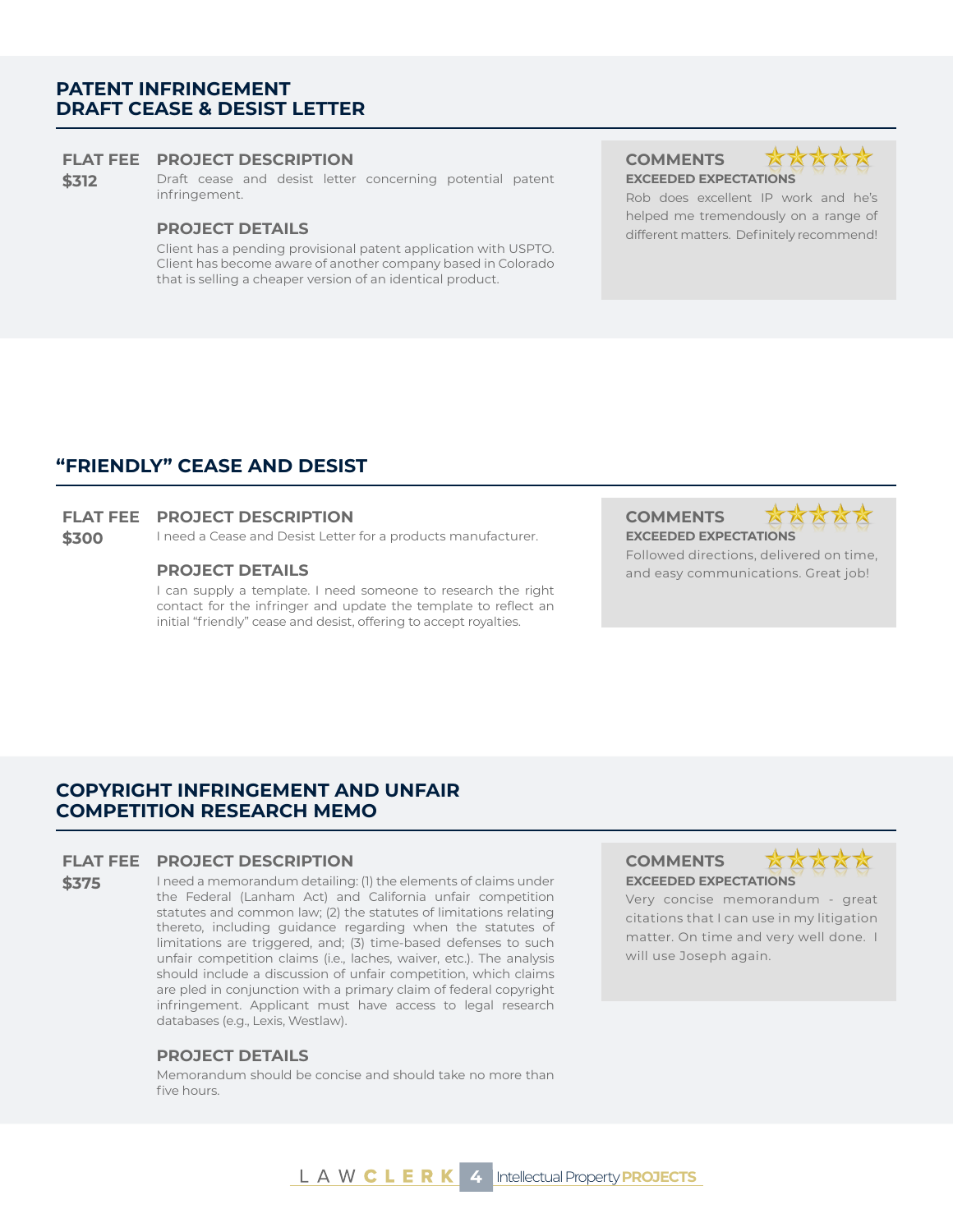# **ANALYSIS OF LITIGATION MATTER COPYRIGHT AND UNFAIR COMPETITION**

### **FLAT FEE PROJECT DESCRIPTION COMMENTS**

**\$600** I need a memorandum detailing: (1) whether the claims of unfair competition in the complaint are properly pled, and if not, which elements are missing; (2) whether the unfair competition claims (Lanham Act, state (17200), and common law) are preempted by the copyright infringement claim; (3) if the unfair competition claims are not preempted, which statute of limitations applies to each of the unfair competition claims; (4) if the unfair competition claims are not preempted, what damages calculation is used for each of the unfair competition claims (actual v. statutory, attorneys' fees, etc.). Applicant must have access to legal research databases (e.g., Lexis, Westlaw).

# **PROJECT DETAILS**

Memorandum should be concise.

# XX **EXCEEDED EXPECTATIONS**

David has exceeded expectations on every project I've given him. On the last memo he completed, I asked for fairly significant revisions and he did so without complaint. Very comprehensive research and concise writing. I will use him again.

# **EX PARTE TTAB APPEAL BRIEF**

# **FLAT FEE PROJECT DESCRIPTION COMMENTS**

**\$350** Trademark was refused based on a likelihood of confusion. I need a draft of the response prepared.

#### **PROJECT DETAILS**

Prior trademark experience and drafting of such Ex-Parte Appeal Briefs is required.

# **EXCEEDED EXPECTATIONS**

XXXXX

Great work. I was very happy with the quality, which exceeded my expectations.

# **USPTO RESPONSE TO OFFICE ACTION**

#### **FLAT FEE PROJECT DESCRIPTION COMMENTS**

**\$100** Prepare a response to a USPTO Office action with a likelihood of confusion refusal.

# **PROJECT DETAILS**

Mark was refused on likelihood of confusion. A draft has been prepared, but I am not happy with it and would like it revised.

**EXCEEDED EXPECTATIONS** Thank you Erica. I look forward to working with you again.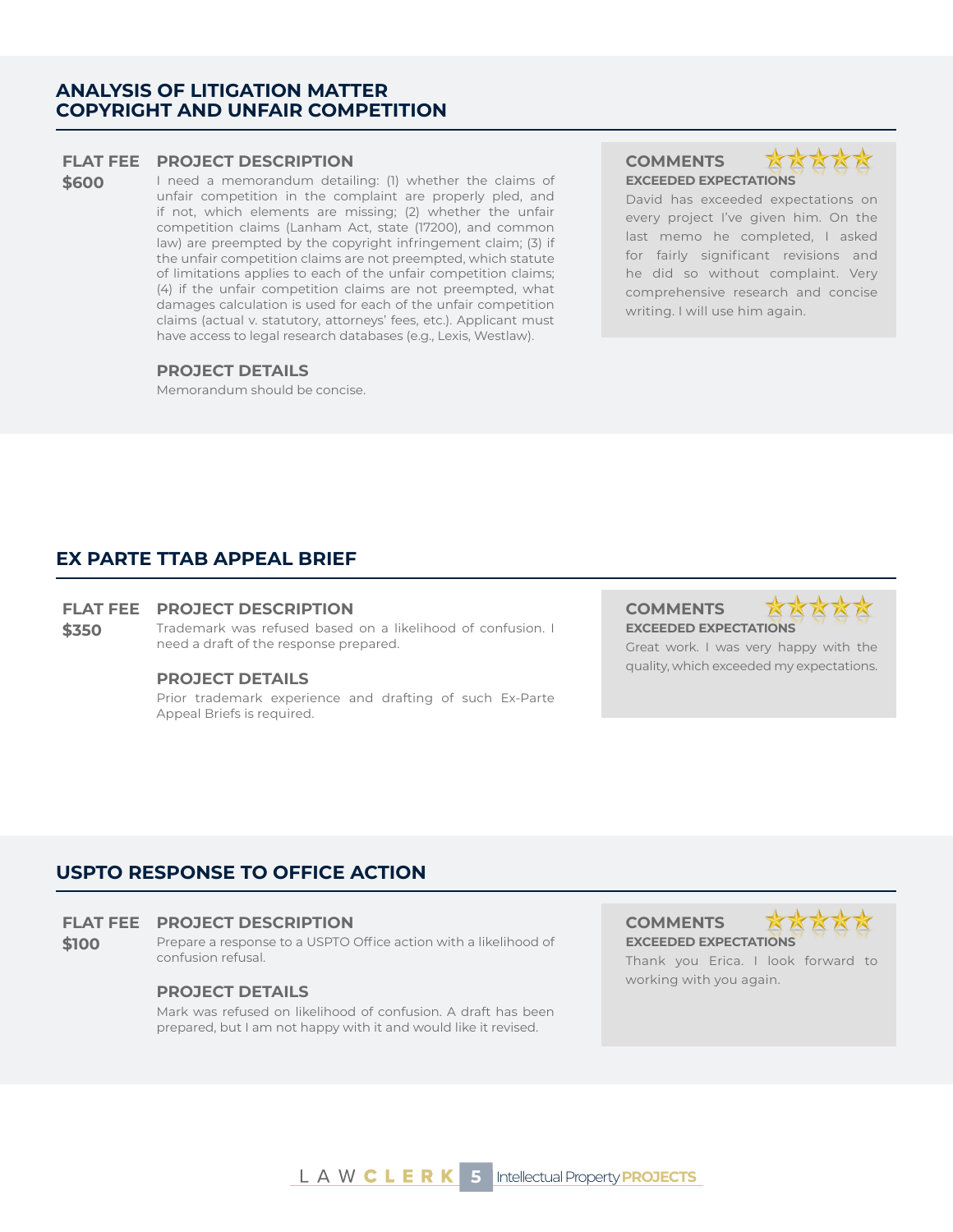# **REFILLING A PATENTED PRODUCT "LICENSED" TO THE USER**

# **FLAT FEE PROJECT DESCRIPTION COMMENTS**

**\$540** I need research and a brief memorandum identifying the case law that determines if it is permissible for a third party, non-patent owner/licensee to refill a patented product that is "licensed" and not "sold" to a user, without the third party, non-patent owner/ licensee infringing the patent. It could be there is no infringement because of patent exhaustion that happens, or because there is an implied license for anyone to refill the product, or some other permissible reason.

# **PROJECT DETAILS**

I am most concerned with the legal research supporting a permissible position and not a detailed memorandum. Also, I must have a verbal discussion with the lawclerk/attorney on their research findings before any written memo is started.

**EXCEEDED EXPECTATIONS**



John did a great job diving in quickly and understanding the issues and subissues at play, and then research them appropriately. We had a good discussion on his findings and the conclusion the law was leading us to. He then prepared a comprehensive and focused memo to document the facts and legal research and give me a great reference tool for advising my client on how to proceed. I enjoyed working with John and look forward to doing so again in the future when the need arises.

# **TERMS OF SERVICE FOR ONLINE COURSE**

# **FLAT FEE PROJECT DESCRIPTION COMMENTS**

**\$400** I need an agreement/terms of service prepared for an online course offered by a branding/web design professional.

#### **PROJECT DETAILS**

I'm expecting this to take an hour or two to complete, but let me know if you think it would take more time. Client would like the terms to be something that a consumer can click to accept/agree before purchasing the online course.

# **EXCEEDED EXPECTATIONS**



Dan has continued to exceed my expectations. He is very thorough and gets the work done well in advance of the deadline.

# **DRAFT RESPONSE TO CEASE AND DESIST (SETTLEMENT)**

#### **FLAT FEE PROJECT DESCRIPTION COMMENTS**

**\$150** I need a response to a cease and desist letter drafted to a major company. We should acknowledge that we have removed the problematic category, but will move forward with the current category. We want them to agree in writing (via letter) that removing the problematic category satisfies their concern and there will not be additional challenges in the future.

#### **PROJECT DETAILS**

This letter should cite to federal law and support why we won't be removing any additional categories that don't conflict with the brand's current trademarked categories.

**EXCEEDED EXPECTATIONS**



Austin is excellent. I have used him several times to draft cease and desist letters. He is great at research and delivers on time.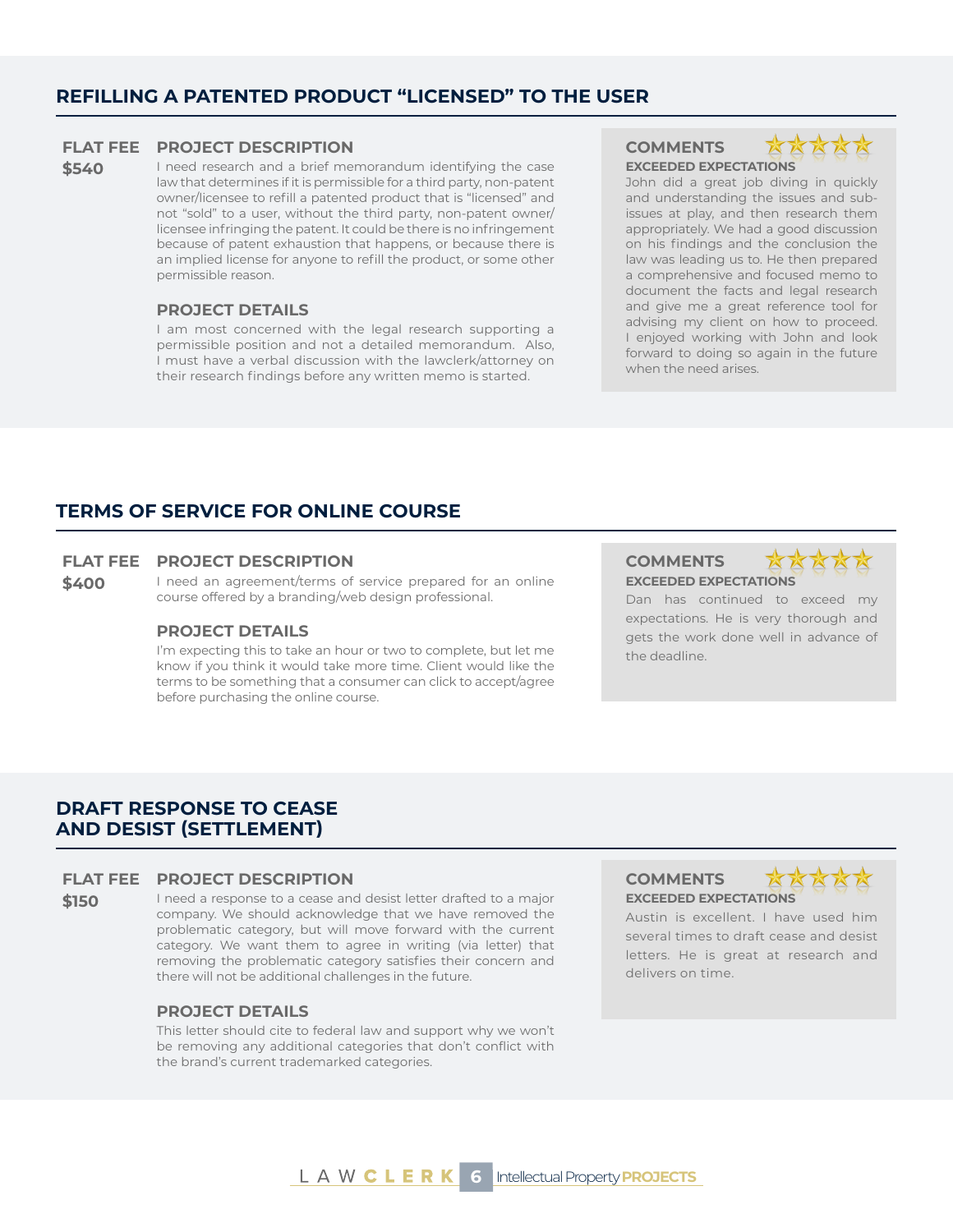# **TRADEMARK AND COPYRIGHT**

# **FLAT FEE PROJECT DESCRIPTION COMMENTS**

**\$400** Trademark and copyright **EXCEEDED EXPECTATIONS** 

#### **PROJECT DETAILS Capable and quick.**

We need a trademark and copyright started for a company that does auto computer diagnostics.





He is amazing to work with. Very

# **REVIEW AND REVISE A DATA PROCESSING AGREEMENT**

# **FLAT FEE PROJECT DESCRIPTION COMMENTS**

**\$350** In preparation for General Data Protection Regulation (GDPR) enforcement starting in the UK on May 25, 2018, my client's customer has created a Data Processing Agreement (DPA) to meet GDPR compliance requirements. This DPA is a legal requirement under the GDPR.

> My client has a professional service agreement (PSA) with the customer and needs a review of the DPA so client may continue to store and process its customers' personal and sensitive data. The DPA will become a part of the PSA.

## **PROJECT DETAILS**

The DPA to review is 19 pages and would normally take me about 3 hours to review. Your review should balance document useability and risk management, recognizing in the general run of commercial and IT contracts that disproportionately long terms in the data protection area will as a practical matter inhibit useability and this will increase rather than reduce the risk to be managed. This approach involves a judgment about and trade-off between clause length and coverage. If there is a term that is one-sided against my client, you should redline it and propose compromise language. Recognizing many of the terms are mandated by the GDPR (not negotiable), add comments in the margin to highlight my client's responsibilities where the terms need to be communicated to the programmers working with the data. I will provide you with the initial draft of the DPA, signed PSA and a model DPA with comments and references to reconcile the 3 documents in a fair and balanced draft.

**EXCEEDED EXPECTATIONS**



Kathryn provided an excellent work product.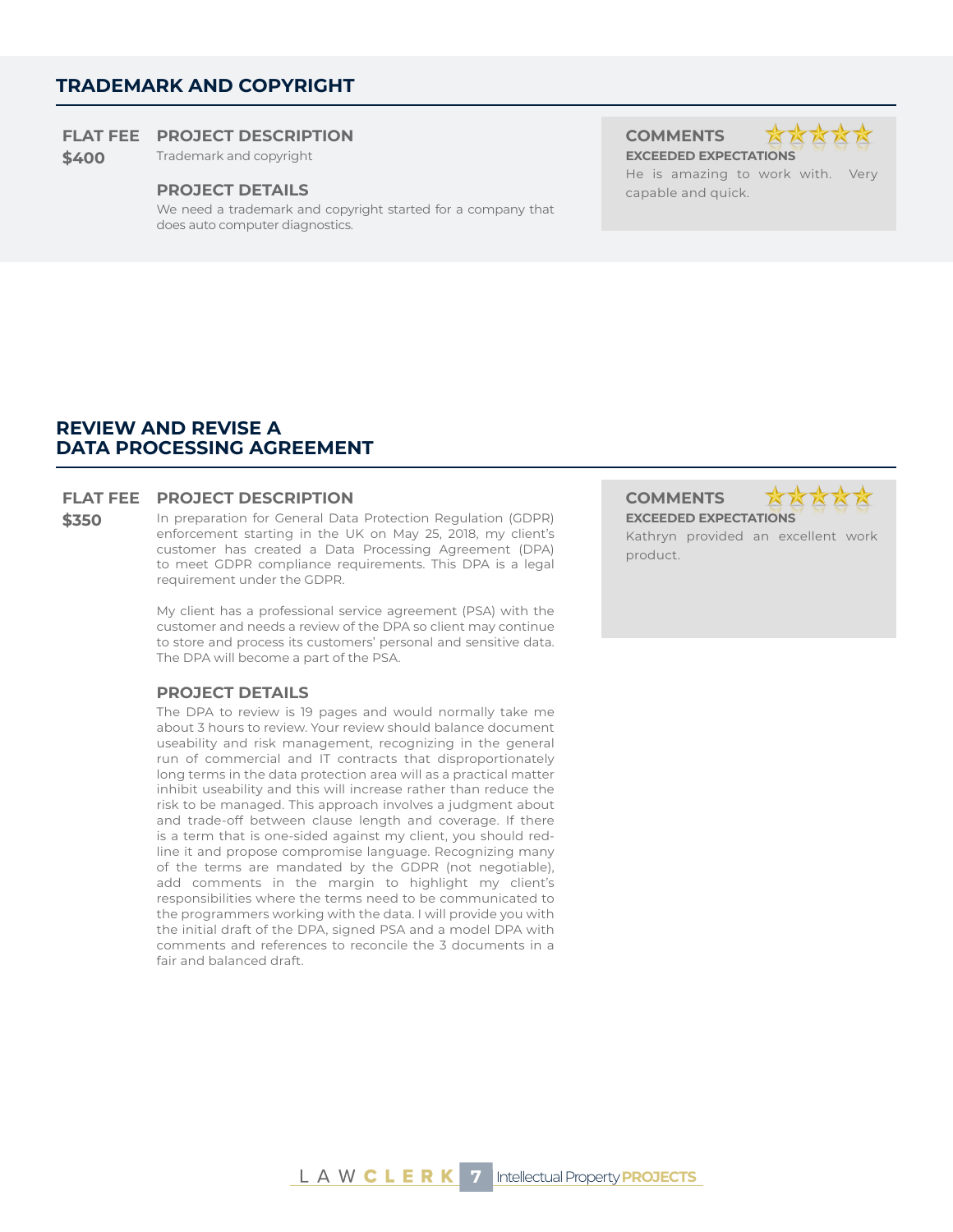# **TRADEMARK APPLICATION SERVICES ENGAGEMENT AGREEMENT REVIEW**

#### **FLAT FEE PROJECT DESCRIPTION COMMENTS**

**\$125** I am in the process of developing an Engagement Agreement to provide USPTO Trademark Application services to clients who may agree to the terms online. I have prepared the first draft of the Engagement Agreement and would like to have another set of experienced eyes review the language, make additions, clarifications, etc. prior to publishing the terms on the site.

# **PROJECT DETAILS**

The document is short, not more than 5 pages, and written to avoid too much legalese. It should take no more than an hour, maybe two hours, to complete the review and make any suggested edits.

**EXCEEDED EXPECTATIONS**



Great job! Fast turnaround!

# **PREPARE A RESPONSE TO A USPTO OFFICE ACTION WITH A LIKELIHOOD OF CONFUSION REFUSAL**

### **FLAT FEE PROJECT DESCRIPTION COMMENTS**

**\$150** Mark was refused on likelihood of confusion. The marks are similar. Arguments are to be made that the goods and commercial impressions of the marks are different.

#### **PROJECT DETAILS**

Prepare draft response to office action.

**EXCEEDED EXPECTATIONS**



Excellent work and a fast turnaround. I look forward to working with you again.

# **RESEARCH OUTLINE - RESPONSE TO OFFICE ACTION FOR LIKELIHOOD OF CONFUSION**

# **FLAT FEE PROJECT DESCRIPTION COMMENTS**

**\$480** Please create an outline covering relevant legal research in support of substantive arguments to overcome USPTO refusal based on likelihood of confusion under Section 2(d) of the Trademark Act. This will require careful legal research of TTAB/ Fed case law.

#### **PROJECT DETAILS**

TM Application and Official Communications will be provided.

**EXCEEDED EXPECTATIONS**



Excellent work product and responsive to all points requested by instructions. Great job!